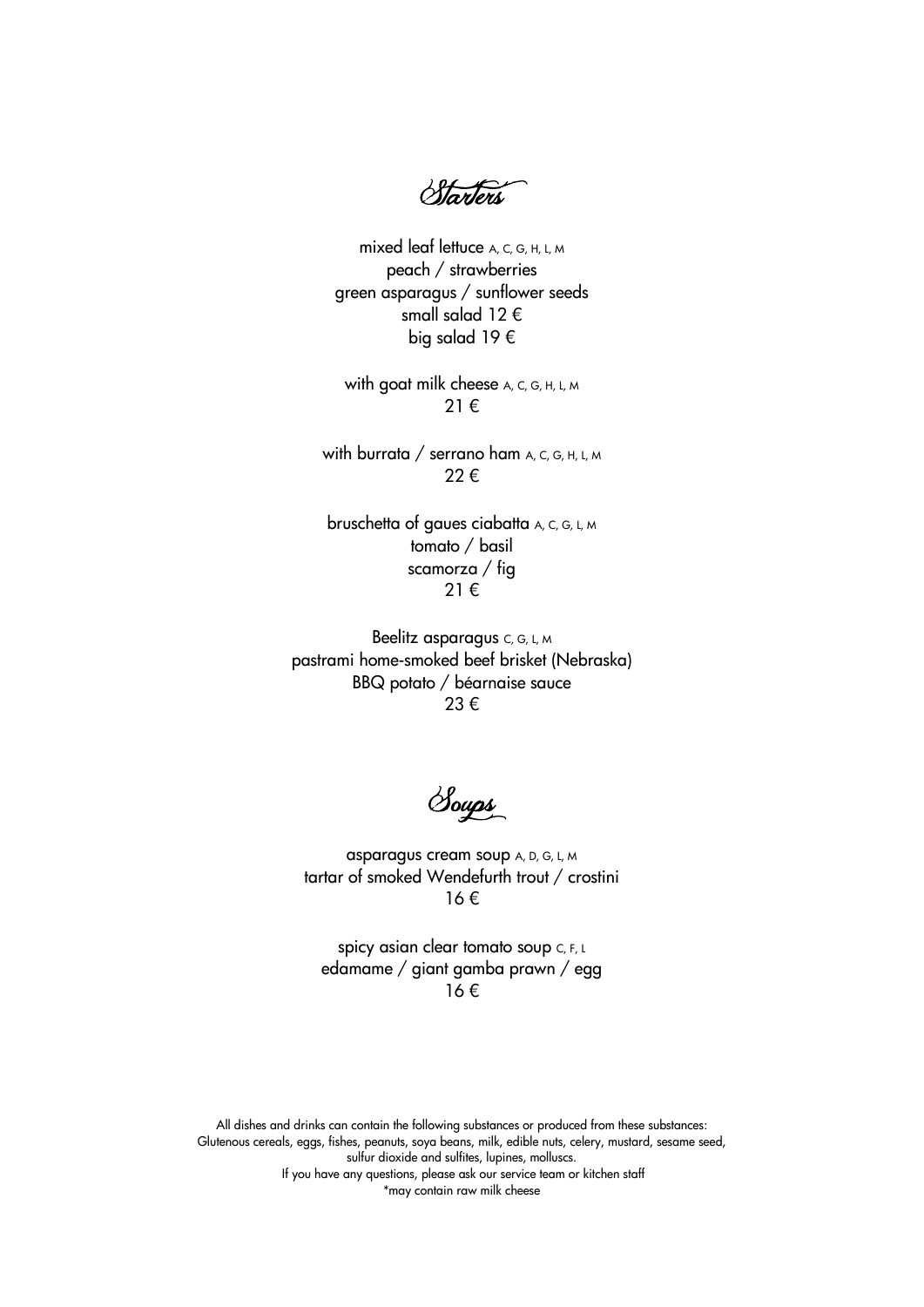Fish & Meat

whole pan-fried Wendefurth trout C, D, G, L, M wild broccoli / potatoes sauce house-special 36 €

> Beelitz asparagus 250 g we serve our asparagus al dente

with scrambled eggs / potatoes  $c, c, L$ 29 €

with tyrolean ham / potatoes  $c, c, u$ 32 €

with plaice / tyrolean bacon gravy c, D, G, L potatoes 39 €

with veal escalope / potatoes  $c, c, L$ 44 €

with beef tenderloin dry-aged 250 g c, G, L potatoes 58 €

choice of hollandaise sauce, béarnaise sauce or melted butter

**Desserts** 

duet of yoghurt and strawberry A, C, G 17 €

parfait of mascarpone and white Valrhona chocolate A, C, G, H woodruff sorbet / rhubarb gel 17 €

All dishes and drinks can contain the following substances or produced from this substances: Glutenous cereals, eggs, fishes, peanuts, soya beans, milk, edible nuts, celery, mustard, sesame seed, sulfur dioxide and sulfites, lupines, molluscs. If you have any questions, please ask our service team or kitchen staff \*may contain raw milk cheese